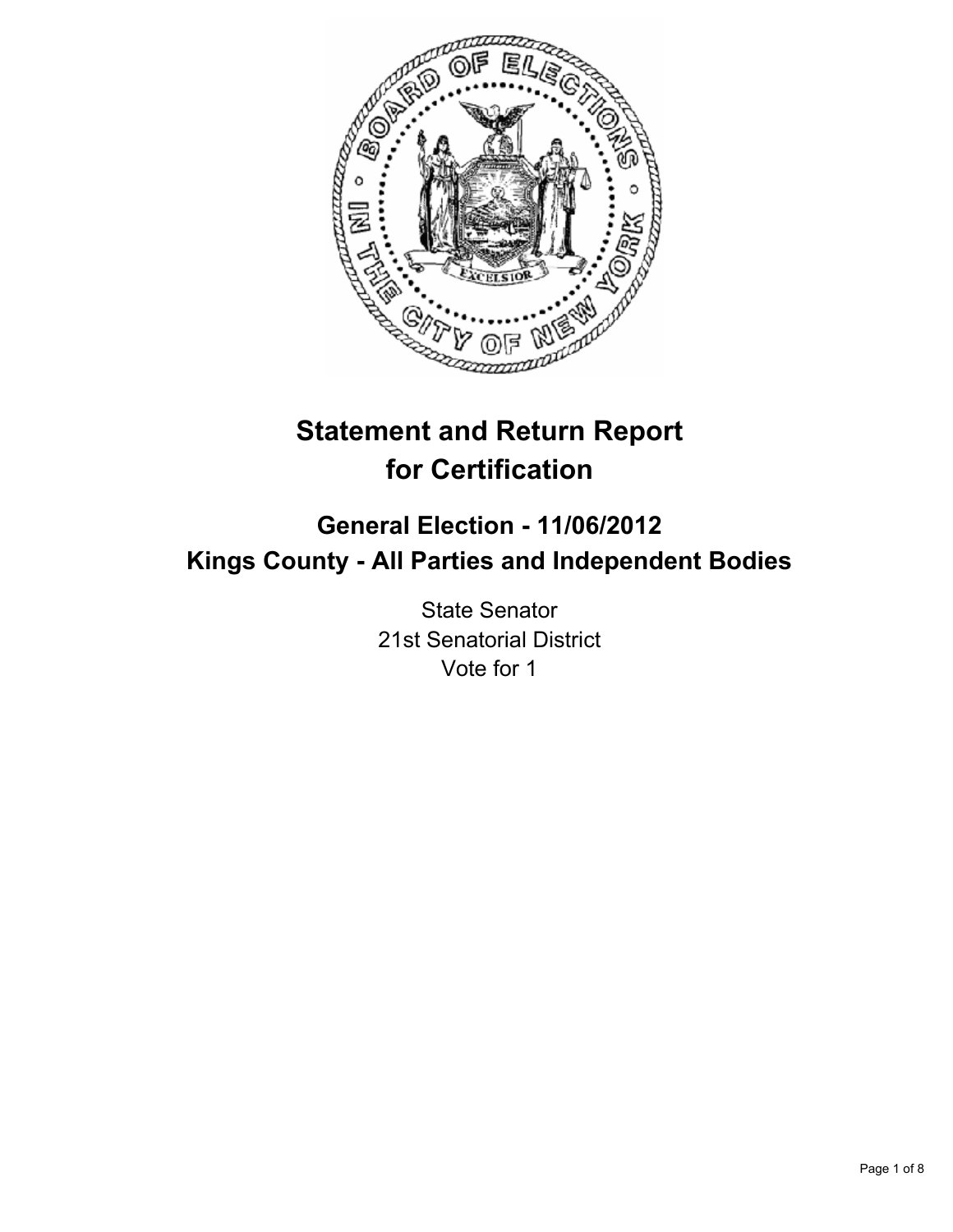

| <b>PUBLIC COUNTER</b>                                    | 9,719  |
|----------------------------------------------------------|--------|
| <b>EMERGENCY</b>                                         | 0      |
| ABSENTEE/MILITARY                                        | 231    |
| <b>FEDERAL</b>                                           | 57     |
| <b>SPECIAL PRESIDENTIAL</b>                              | 0      |
| <b>AFFIDAVIT</b>                                         | 1,098  |
| <b>Total Ballots</b>                                     | 11,105 |
| Less - Inapplicable Federal/Special Presidential Ballots | (57)   |
| <b>Total Applicable Ballots</b>                          | 11,048 |
| KEVIN S. PARKER (DEMOCRATIC)                             | 9,555  |
| MINDY MEYER (CONSERVATIVE)                               | 214    |
| KEVIN S. PARKER (WORKING FAMILIES)                       | 124    |
| ANTHONY ALEXIS (WRITE-IN)                                | 1      |
| CARLOS LUCAS (WRITE-IN)                                  | 1      |
| CHARLES BARRON (WRITE-IN)                                | 1      |
| CYNTHIA MCKINNEY (WRITE-IN)                              | 1      |
| DEREK JETER (WRITE-IN)                                   | 1      |
| FELDER SIMCHA (WRITE-IN)                                 | 1      |
| JAMES BLAIN (WRITE-IN)                                   | 1      |
| JANANZA BATTON (WRITE-IN)                                | 1      |
| PATRICK MARC (WRITE-IN)                                  | 1      |
| <b>Total Votes</b>                                       | 9,902  |
| Unrecorded                                               | 1,146  |

| PUBLIC COUNTER                                           | 27,094         |
|----------------------------------------------------------|----------------|
| <b>EMERGENCY</b>                                         | 2              |
| ABSENTEE/MILITARY                                        | 675            |
| <b>FEDERAL</b>                                           | 156            |
| SPECIAL PRESIDENTIAL                                     | 0              |
| <b>AFFIDAVIT</b>                                         | 3,868          |
| <b>Total Ballots</b>                                     | 31,795         |
| Less - Inapplicable Federal/Special Presidential Ballots | (156)          |
| <b>Total Applicable Ballots</b>                          | 31,639         |
| KEVIN S. PARKER (DEMOCRATIC)                             | 26,803         |
| MINDY MEYER (CONSERVATIVE)                               | 351            |
| KEVIN S. PARKER (WORKING FAMILIES)                       | 683            |
| ANDREW GOUNARDES (WRITE-IN)                              | $\overline{2}$ |
| ARTHUR RAY CRAIG (WRITE-IN)                              | $\overline{2}$ |
| CRICKET COLEMAN (WRITE-IN)                               | 1              |
| HELESE SMAUKLON (WRITE-IN)                               | 1              |
| JAMO LIEBER (WRITE-IN)                                   | 1              |
| JUDITH BUTLER (WRITE-IN)                                 | 1              |
| MATTHEW HOFFMAN (WRITE-IN)                               | 1              |
| UNATTRIBUTABLE WRITE-IN (WRITE-IN)                       | 5              |
| <b>Total Votes</b>                                       | 27,851         |
| Unrecorded                                               | 3,788          |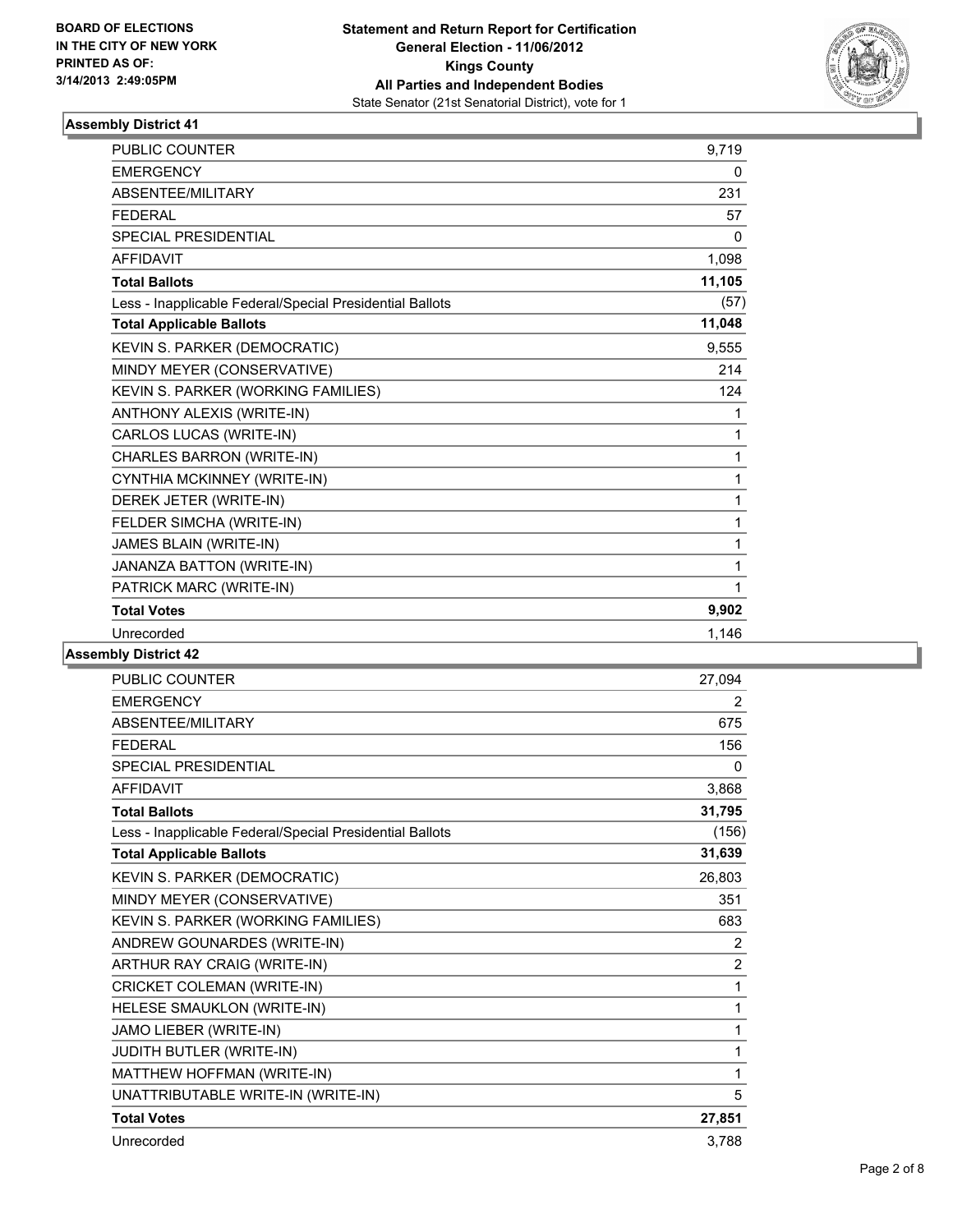

| <b>PUBLIC COUNTER</b>                                    | 4,859 |
|----------------------------------------------------------|-------|
| <b>EMERGENCY</b>                                         | 0     |
| ABSENTEE/MILITARY                                        | 119   |
| FEDERAL                                                  | 32    |
| SPECIAL PRESIDENTIAL                                     | 0     |
| AFFIDAVIT                                                | 637   |
| <b>Total Ballots</b>                                     | 5,647 |
| Less - Inapplicable Federal/Special Presidential Ballots | (32)  |
| <b>Total Applicable Ballots</b>                          | 5,615 |
| <b>KEVIN S. PARKER (DEMOCRATIC)</b>                      | 4,742 |
| MINDY MEYER (CONSERVATIVE)                               | 42    |
| KEVIN S. PARKER (WORKING FAMILIES)                       | 223   |
| <b>Total Votes</b>                                       | 5,007 |
| Unrecorded                                               | 608   |

| <b>PUBLIC COUNTER</b>                                    | 21,679      |
|----------------------------------------------------------|-------------|
| <b>EMERGENCY</b>                                         | 152         |
| ABSENTEE/MILITARY                                        | 797         |
| <b>FEDERAL</b>                                           | 283         |
| <b>SPECIAL PRESIDENTIAL</b>                              | 0           |
| <b>AFFIDAVIT</b>                                         | 2,144       |
| <b>Total Ballots</b>                                     | 25,055      |
| Less - Inapplicable Federal/Special Presidential Ballots | (283)       |
| <b>Total Applicable Ballots</b>                          | 24,772      |
| KEVIN S. PARKER (DEMOCRATIC)                             | 16,921      |
| MINDY MEYER (CONSERVATIVE)                               | 1,375       |
| KEVIN S. PARKER (WORKING FAMILIES)                       | 2,633       |
| AMANDA GENTILE (WRITE-IN)                                | 1           |
| BRAD LANDOR (WRITE-IN)                                   | 1           |
| JOHN A. JOHNSOYON (WRITE-IN)                             | 1           |
| JOHN ARGENZIANA (WRITE-IN)                               | 1           |
| JONI H. FLETTER (WRITE-IN)                               | 1           |
| JULIAN ASSANGE (WRITE-IN)                                | 1           |
| KAREN SQUIRE (WRITE-IN)                                  | 1           |
| KELLY O'CONNEL (WRITE-IN)                                | 1           |
| LATHIE SROUR (WRITE-IN)                                  | 1           |
| LAWRENCE D. LITTAHELD (WRITE-IN)                         | 1           |
| LUKE ALWIS (WRITE-IN)                                    | $\mathbf 1$ |
| MARTIAN J. GOLDEN (WRITE-IN)                             | 1           |
| NOAH JANSEN (WRITE-IN)                                   | 1           |
| SANDY NAFAX (WRITE-IN)                                   | 1           |
| SIMELTA FELDES (WRITE-IN)                                | 1           |
| UNATTRIBUTABLE WRITE-IN (WRITE-IN)                       | 6           |
| VERLINA JAMES (WRITE-IN)                                 | 1           |
| <b>Total Votes</b>                                       | 20,951      |
| Unrecorded                                               | 3,821       |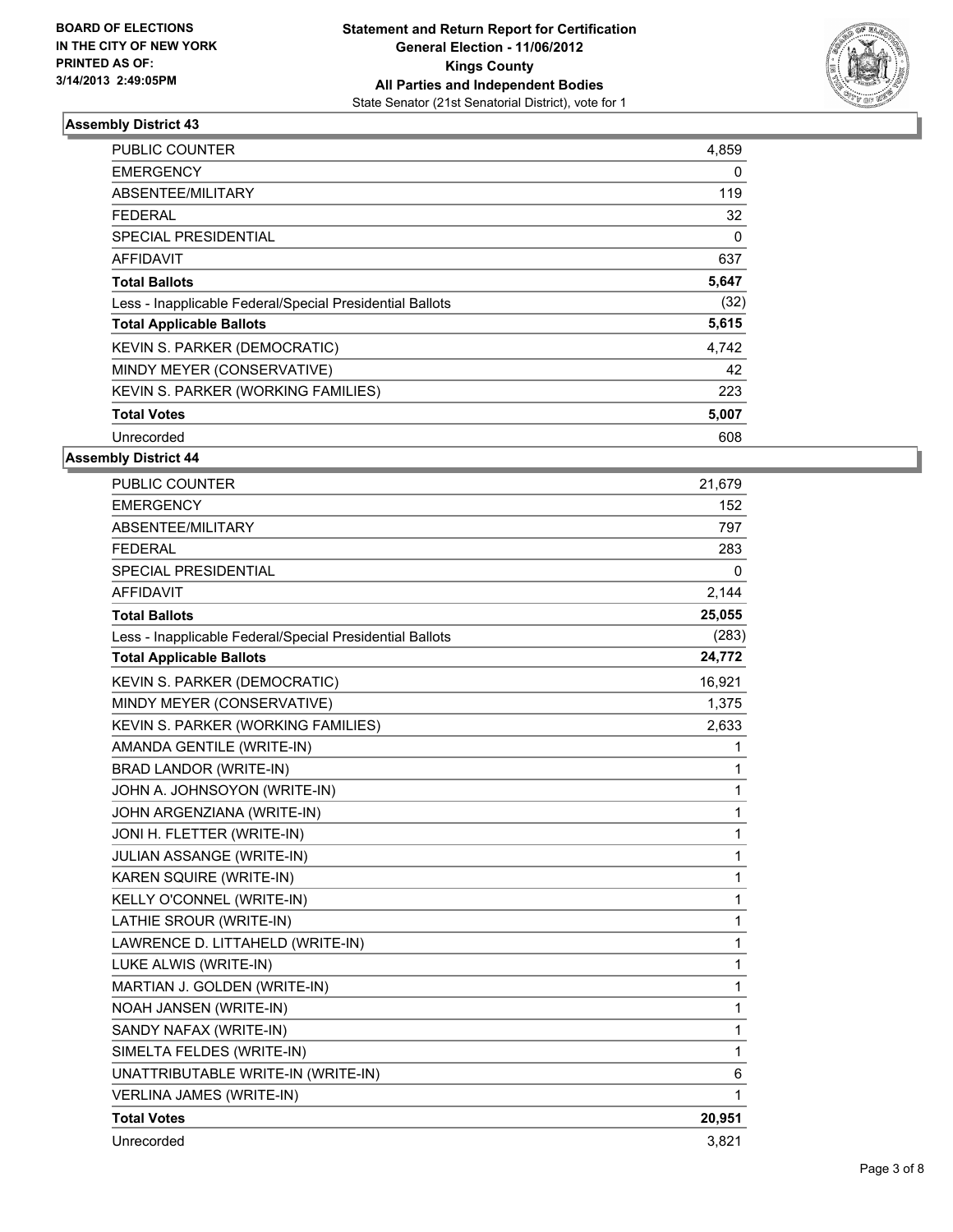

| PUBLIC COUNTER                                           | 1,963       |
|----------------------------------------------------------|-------------|
| <b>EMERGENCY</b>                                         | 0           |
| <b>ABSENTEE/MILITARY</b>                                 | 41          |
| <b>FEDERAL</b>                                           | 16          |
| <b>SPECIAL PRESIDENTIAL</b>                              | 0           |
| <b>AFFIDAVIT</b>                                         | 249         |
| <b>Total Ballots</b>                                     | 2,269       |
| Less - Inapplicable Federal/Special Presidential Ballots | (16)        |
| <b>Total Applicable Ballots</b>                          | 2,253       |
| KEVIN S. PARKER (DEMOCRATIC)                             | 1,617       |
| MINDY MEYER (CONSERVATIVE)                               | 78          |
| KEVIN S. PARKER (WORKING FAMILIES)                       | 207         |
| VOLTAIRE DE ELYRE (WRITE-IN)                             | $\mathbf 1$ |
| <b>Total Votes</b>                                       | 1,903       |
| Unrecorded                                               | 350         |

| PUBLIC COUNTER                                           | 8,504    |
|----------------------------------------------------------|----------|
| <b>EMERGENCY</b>                                         | 0        |
| ABSENTEE/MILITARY                                        | 377      |
| <b>FEDERAL</b>                                           | 127      |
| <b>SPECIAL PRESIDENTIAL</b>                              | $\Omega$ |
| <b>AFFIDAVIT</b>                                         | 694      |
| <b>Total Ballots</b>                                     | 9,702    |
| Less - Inapplicable Federal/Special Presidential Ballots | (127)    |
| <b>Total Applicable Ballots</b>                          | 9,575    |
| KEVIN S. PARKER (DEMOCRATIC)                             | 6,765    |
| MINDY MEYER (CONSERVATIVE)                               | 425      |
| KEVIN S. PARKER (WORKING FAMILIES)                       | 1,167    |
| ANDY BACHMAN (WRITE-IN)                                  | 1        |
| FREDARIAE HENREST (WRITE-IN)                             | 1        |
| JOHN STEINBACK (WRITE-IN)                                | 1        |
| MARY PLACE (WRITE-IN)                                    | 1        |
| MARY WEEKS (WRITE-IN)                                    | 1        |
| UNATTRIBUTABLE WRITE-IN (WRITE-IN)                       | 3        |
| <b>Total Votes</b>                                       | 8,365    |
| Unrecorded                                               | 1,210    |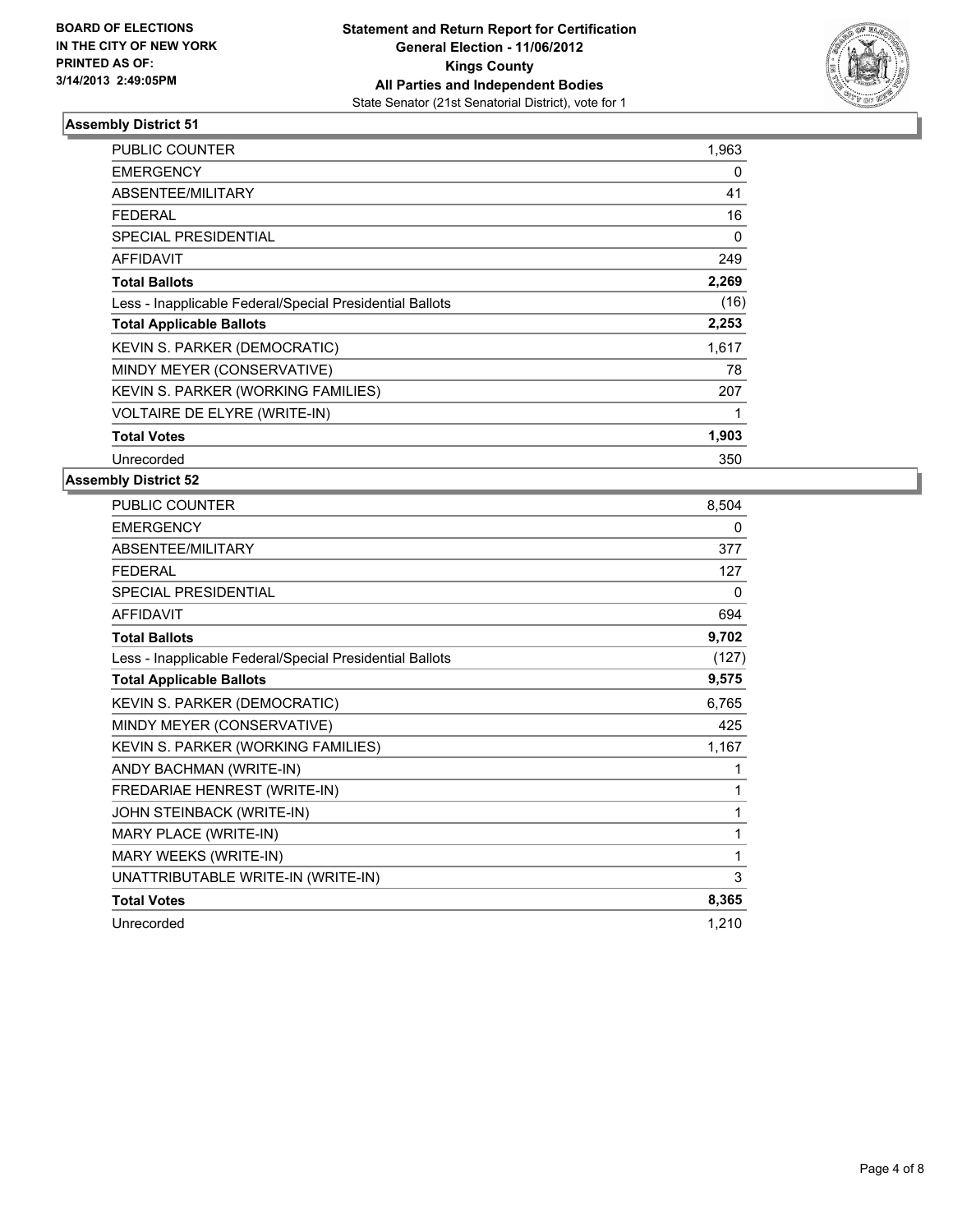

| <b>PUBLIC COUNTER</b>                                    | 885   |
|----------------------------------------------------------|-------|
| <b>EMERGENCY</b>                                         | 0     |
| ABSENTEE/MILITARY                                        | 23    |
| FEDERAL                                                  | 3     |
| SPECIAL PRESIDENTIAL                                     | 0     |
| AFFIDAVIT                                                | 130   |
| <b>Total Ballots</b>                                     | 1,041 |
| Less - Inapplicable Federal/Special Presidential Ballots | (3)   |
| <b>Total Applicable Ballots</b>                          | 1,038 |
| KEVIN S. PARKER (DEMOCRATIC)                             | 857   |
| MINDY MEYER (CONSERVATIVE)                               | 6     |
| KEVIN S. PARKER (WORKING FAMILIES)                       | 50    |
| <b>Total Votes</b>                                       | 913   |
| Unrecorded                                               | 125   |

| <b>PUBLIC COUNTER</b>                                    | 18,378 |
|----------------------------------------------------------|--------|
| <b>EMERGENCY</b>                                         | 1      |
| ABSENTEE/MILITARY                                        | 455    |
| <b>FEDERAL</b>                                           | 93     |
| SPECIAL PRESIDENTIAL                                     | 0      |
| <b>AFFIDAVIT</b>                                         | 2,086  |
| <b>Total Ballots</b>                                     | 21,013 |
| Less - Inapplicable Federal/Special Presidential Ballots | (93)   |
| <b>Total Applicable Ballots</b>                          | 20,920 |
| KEVIN S. PARKER (DEMOCRATIC)                             | 18,515 |
| MINDY MEYER (CONSERVATIVE)                               | 158    |
| KEVIN S. PARKER (WORKING FAMILIES)                       | 218    |
| DENA COX (WRITE-IN)                                      | 1      |
| DOMINIE CODID (WRITE-IN)                                 | 1      |
| ERIC ADAMS (WRITE-IN)                                    | 1      |
| S.A. BACCHUS (WRITE-IN)                                  | 1      |
| SHONEEK MARTIN (WRITE-IN)                                | 1      |
| UNATTRIBUTABLE WRITE-IN (WRITE-IN)                       | 1      |
| <b>Total Votes</b>                                       | 18,897 |
| Unrecorded                                               | 2,023  |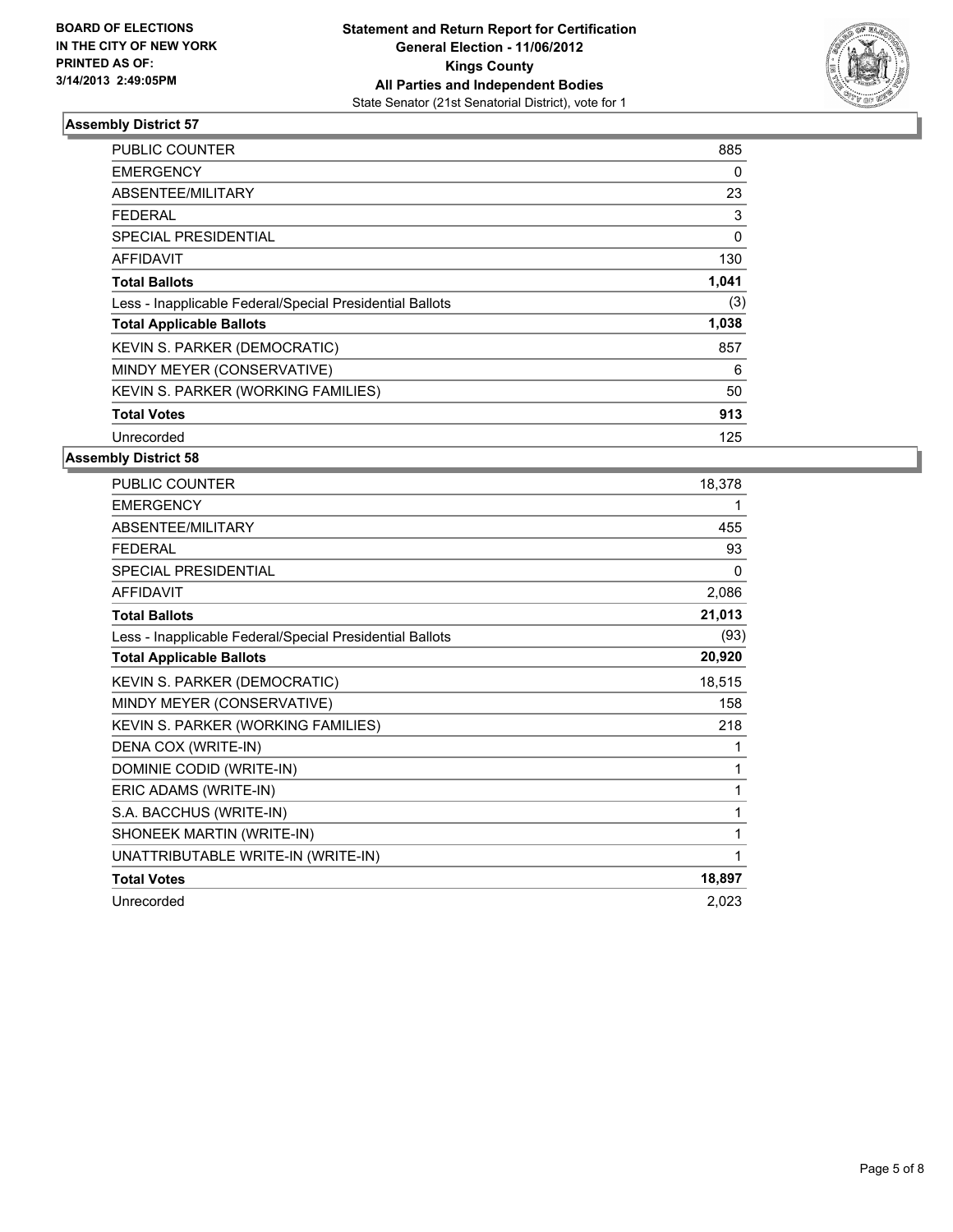

| <b>PUBLIC COUNTER</b>                                    | 4,405 |
|----------------------------------------------------------|-------|
| <b>EMERGENCY</b>                                         | 0     |
| ABSENTEE/MILITARY                                        | 64    |
| <b>FEDERAL</b>                                           | 22    |
| SPECIAL PRESIDENTIAL                                     | 0     |
| AFFIDAVIT                                                | 414   |
| <b>Total Ballots</b>                                     | 4,905 |
| Less - Inapplicable Federal/Special Presidential Ballots | (22)  |
| <b>Total Applicable Ballots</b>                          | 4,883 |
| <b>KEVIN S. PARKER (DEMOCRATIC)</b>                      | 4,186 |
| MINDY MEYER (CONSERVATIVE)                               | 84    |
| KEVIN S. PARKER (WORKING FAMILIES)                       | 44    |
| <b>Total Votes</b>                                       | 4,314 |
| Unrecorded                                               | 569   |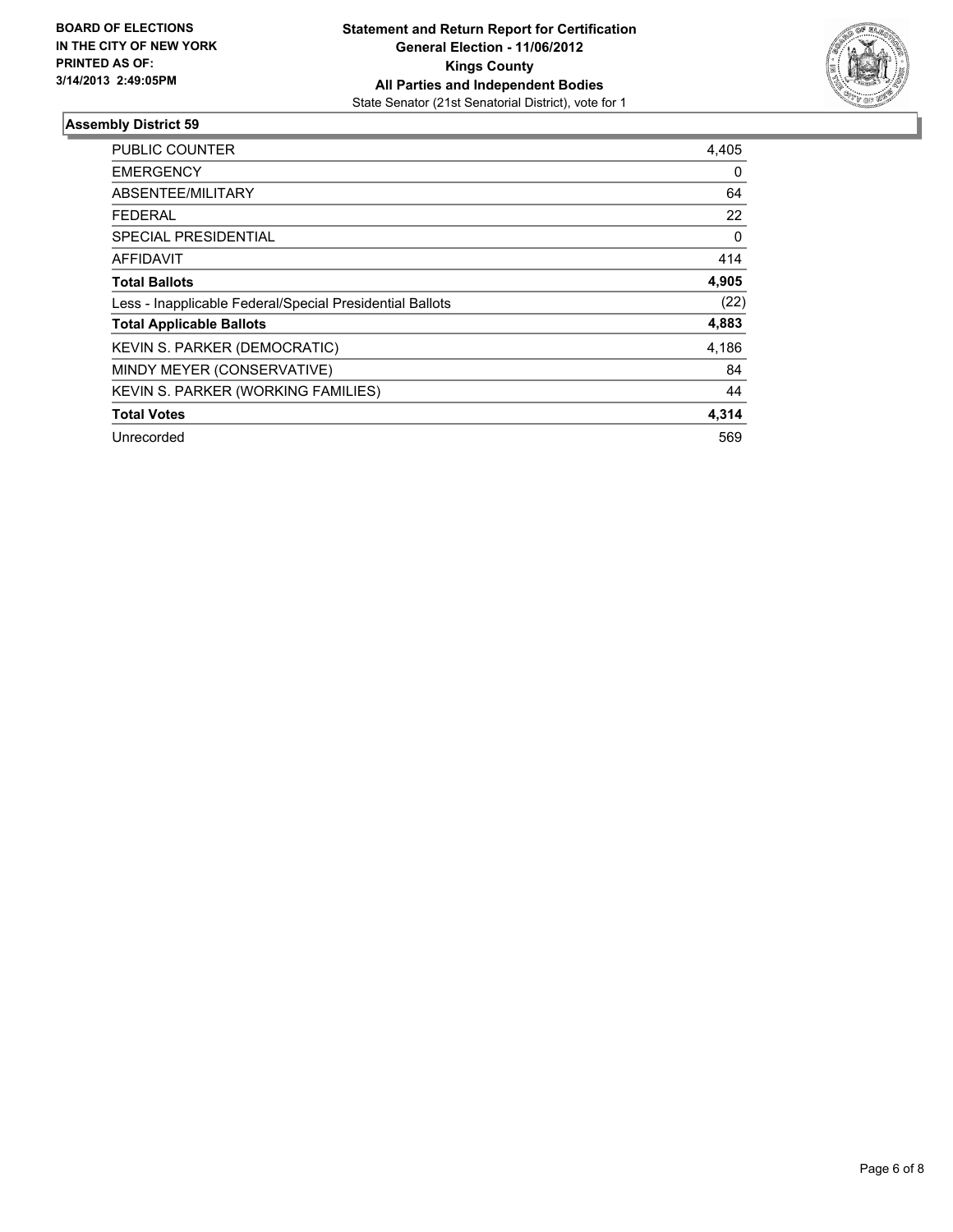

#### **Total for State Senator (21st Senatorial District) - Kings County**

| PUBLIC COUNTER                                           | 97,486       |
|----------------------------------------------------------|--------------|
| <b>EMERGENCY</b>                                         | 155          |
| ABSENTEE/MILITARY                                        | 2,782        |
| <b>FEDERAL</b>                                           | 789.         |
| SPECIAL PRESIDENTIAL                                     | 0            |
| <b>AFFIDAVIT</b>                                         | 11,320       |
| <b>Total Ballots</b>                                     | 112,532      |
| Less - Inapplicable Federal/Special Presidential Ballots | (789)        |
| <b>Total Applicable Ballots</b>                          | 111,743      |
| KEVIN S. PARKER (DEMOCRATIC)                             | 89,961       |
| MINDY MEYER (CONSERVATIVE)                               | 2,733        |
| KEVIN S. PARKER (WORKING FAMILIES)                       | 5,349        |
| AMANDA GENTILE (WRITE-IN)                                | 1            |
| ANDREW GOUNARDES (WRITE-IN)                              | 2            |
| ANDY BACHMAN (WRITE-IN)                                  | 1            |
| ANTHONY ALEXIS (WRITE-IN)                                | 1            |
| ARTHUR RAY CRAIG (WRITE-IN)                              | 2            |
| BRAD LANDOR (WRITE-IN)                                   | 1            |
| CARLOS LUCAS (WRITE-IN)                                  | 1            |
| CHARLES BARRON (WRITE-IN)                                | 1            |
| CRICKET COLEMAN (WRITE-IN)                               | 1            |
| CYNTHIA MCKINNEY (WRITE-IN)                              | 1            |
| DENA COX (WRITE-IN)                                      | 1            |
| DEREK JETER (WRITE-IN)                                   | 1            |
| DOMINIE CODID (WRITE-IN)                                 | 1            |
| ERIC ADAMS (WRITE-IN)                                    | 1            |
| FELDER SIMCHA (WRITE-IN)                                 | 1            |
| FREDARIAE HENREST (WRITE-IN)                             | 1            |
| HELESE SMAUKLON (WRITE-IN)                               | 1            |
| JAMES BLAIN (WRITE-IN)                                   | 1            |
| JAMO LIEBER (WRITE-IN)                                   | $\mathbf{1}$ |
| JANANZA BATTON (WRITE-IN)                                | 1            |
| JOHN A. JOHNSOYON (WRITE-IN)                             | 1            |
| JOHN ARGENZIANA (WRITE-IN)                               | 1            |
| JOHN STEINBACK (WRITE-IN)                                | 1            |
| JONI H. FLETTER (WRITE-IN)                               | 1            |
| <b>JUDITH BUTLER (WRITE-IN)</b>                          | 1            |
| JULIAN ASSANGE (WRITE-IN)                                | 1            |
| KAREN SQUIRE (WRITE-IN)                                  | 1            |
| KELLY O'CONNEL (WRITE-IN)                                | 1            |
| LATHIE SROUR (WRITE-IN)                                  | 1            |
| LAWRENCE D. LITTAHELD (WRITE-IN)                         | 1            |
| LUKE ALWIS (WRITE-IN)                                    | 1            |
| MARTIAN J. GOLDEN (WRITE-IN)                             | 1            |
| MARY PLACE (WRITE-IN)                                    | 1            |
| MARY WEEKS (WRITE-IN)                                    | $\mathbf{1}$ |